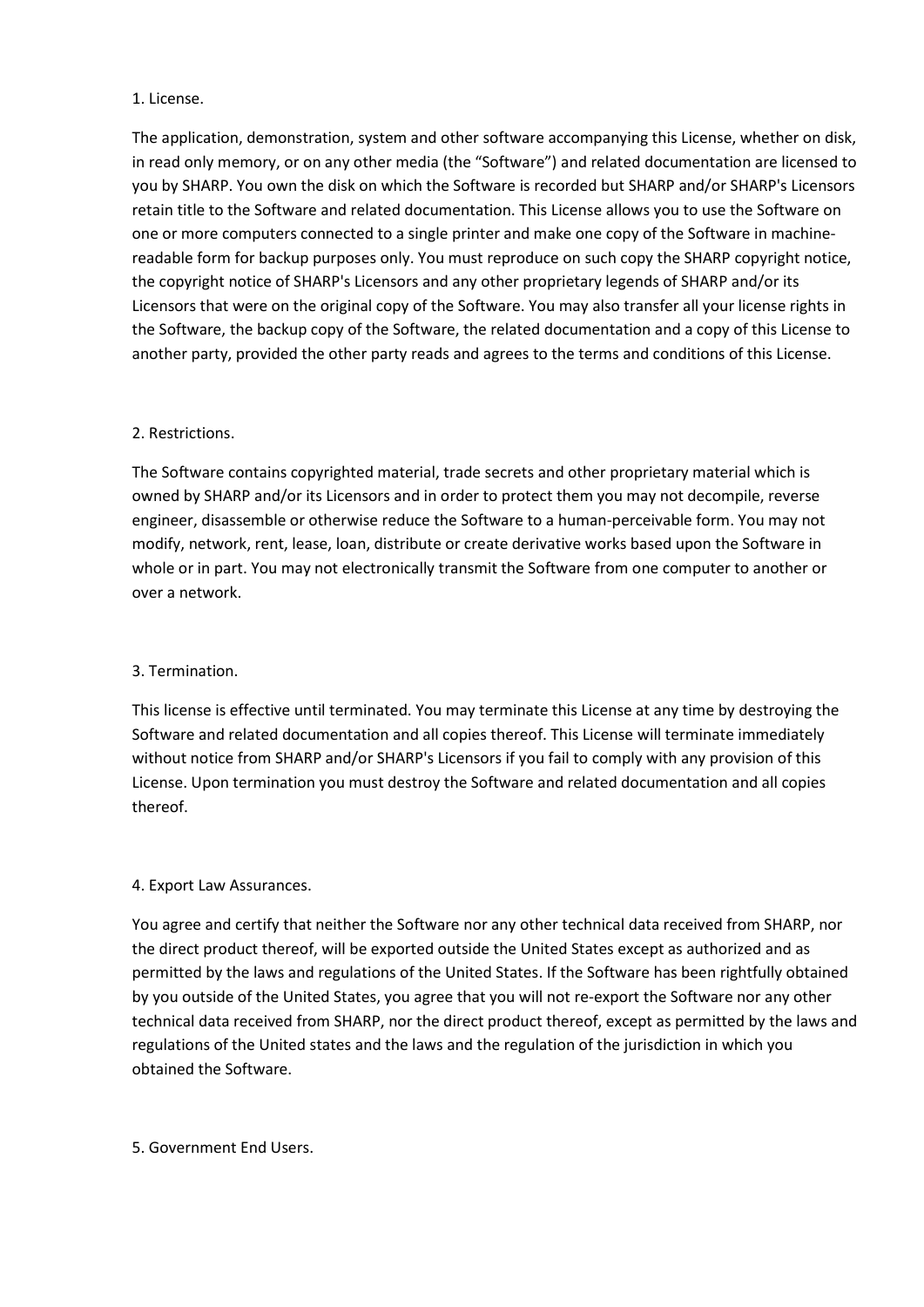If you are acquiring the Software on behalf of any unit or agency of the United States Government, the following provisions apply. The Government agrees:

if the Software is supplied to the Department of Defense (DoD), the Software is classified as "Commercial Computer Software" and the Government is acquiring only "restricted rights" in the Software and its documentation as that term is defined in Clause 252.227-7013 (c)(1) (Oct., 1988) of the DFARS; and

if the Software is supplied to any unit or agency of the United States Government other than DoD, the Government's rights in the Software and its documentation will be as defined in Clause 52.227-19 (c)(2) of the FAR or, in the case of NASA, in Clause 18-52.227-86 (d) of the NASA Supplement to the FAR.

6. Limited Warranty on Media.

SHARP warrants the disks on which the Software is recorded to be free from defects in materials and workmanship under normal use for a period of ninety (90) days from the date of purchase as evidenced by a copy of the receipt. The entire liability of SHARP and/or its Licensors and your exclusive remedy will be replacement of the disk which fails to meet the limited warranty provided by this Clause 6. A disk will be replaced when it is returned to SHARP or a SHARP authorized representative with a copy of the receipt. SHARP will have no responsibility to replace a disk damaged by accident, abuse or misapplication.

ANY IMPLIED WARRANTIES ON THE DISKS, INCLUDING THE IMPLIED WARRANTIES OF MERCHANTABILITY AND FITNESS FOR A PARTICULAR PURPOSE, ARE LIMITED IN DURATION TO NINETY (90) DAYS FROM THE DATE OF DELIVERY. THIS WARRANTY GIVES YOU SPECIFIC LEGAL RIGHTS, AND YOU MAY ALSO HAVE OTHER RIGHTS WHICH VARY FROM JURISDICTION TO JURISDICTION.

7. Disclaimer of Warranty on Software.

You expressly acknowledge and agree that use of the Software is at your sole risk. The Software and related documentation are provided "AS IS" and without warranty of any kind and SHARP and SHARP's Licensor(s) (for the purpose of provisions 7 and 8, SHARP and SHARP's Licensor(s) shall be collectively referred to as "SHARP") EXPRESSLY DISCLAIM ALL WARRANTIES, EXPRESS OR IMPLIED, INCLUDING, BUT NOT LIMITED TO, THE IMPLIED WARRANTIES OF MERCHANTABILITY AND FITNESS FOR A PARTICULAR PURPOSE. SHARP DOES NOT WARRANT THAT THE FUNCTIONS CONTAINED IN THE SOFTWARE WILL MEET YOUR REQUIREMENTS, OR THAT THE OPERATION OF THE SOFTWARE WILL BE UNINTERRUPTED OR ERROR-FREE, OR THAT DEFECTS IN THE SOFTWARE WILL BE CORRECTED. FURTHERMORE, SHARP DOES NOT WARRANT OR MAKE ANY REPRESENTATIONS REGARDING THE USE OR THE RESULTS OF THE USE OF THE SOFTWARE OR RELATED DOCUMENTATION IN TERMS OF THEIR CORRECTNESS, ACCURACY, RELIABILITY, OR OTHERWISE. NO ORAL OR WRITTEN INFORMATION OR ADVICE GIVEN BY SHARP OR A SHARP AUTHORIZED REPRESENTATIVE SHALL CREATE A WARRANTY OR IN ANY WAY INCREASE THE SCOPE OF THIS WARRANTY. SHOULD THE SOFTWARE PROVE DEFECTIVE, YOU (AND NOT SHARP OR A SHARP AUTHORIZED REPRESENTATIVE) ASSUME THE ENTIRE COST OF ALL NECESSARY SERVICING,